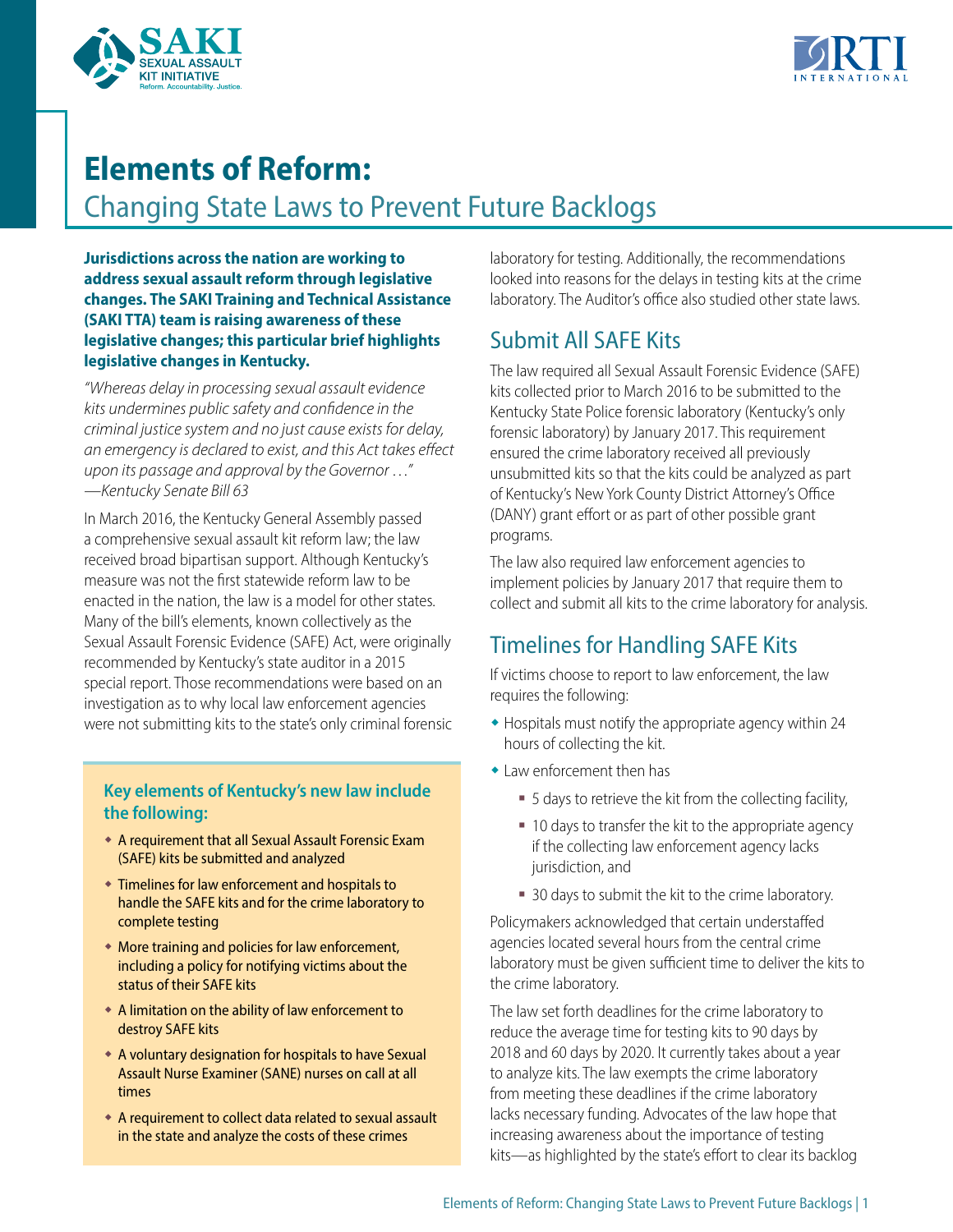through a DANY grant—will make adequately funding the crime laboratory a continued priority for legislators and governors.

#### Policies Law Enforcement Must Possess

The 2015 Auditor's report found that nearly all local law enforcement agencies in the state lacked policies to guide how they handle these investigations and the kits.

The law required all Kentucky law enforcement agencies to possess written policies and procedures related to sexual assault exams by January 2017. The policies must (1) outline the required timelines for retrieving and submitting kits and (2) contain a process for notifying victims of the testing progress.

All of Kentucky's law enforcement agencies comply with the requirement to possess these written policies and procedures. The law made the funding for annual officer training contingent upon complying with these provisions.

The law clarifies that failure to meet any of the deadlines shall not be a basis for (1) a dismissal of a criminal action or (2) a bar to the admissibility of the evidence in a criminal action. That provision was added at the request of prosecutors and law enforcement officials who were concerned about how the law may affect prosecutions.

## Training for Law Enforcement

The Auditor's report found that many of the state's police officers and sheriff deputies were insufficiently trained to handle sexual assault investigations. The new law requires basic training for new officers to include at least 8 hours of training relevant to sexual assault. The Auditor's office also found that patrol officers are often the first to respond to a sexual assault victim rather than a special victims' investigator; therefore, providing proper training for first responders is necessary.

The new law also required the agency responsible for training police officers and sheriff deputies in the state to establish a 40-hour sexual assault investigation training course by January 2017.

By January 2019, agencies are required to have one or more officers trained in this curriculum, as follows:

|          | <b>Number of Officers Minimum Number of Trained</b><br><b>Officers</b> |
|----------|------------------------------------------------------------------------|
| $\leq 5$ |                                                                        |
| $6 - 29$ | $\mathcal{L}$                                                          |
| > 30     |                                                                        |

# Limiting the Destruction of Kits

Vague existing state statutes likely led to the destruction of an untold number of untested and tested sexual assault kits. The SAFE Act attempted to limit the ability of law enforcement to destroy certain kits.

# SANE-Ready Designation for Hospitals

The Auditor's report focused largely on the untested sexual assault kits, but investigators from that office learned that some victims faced hurdles when they presented to a hospital to have SAFE exams done. Investigators also found the state has an insufficient number of SANEs who are considered better equipped and trained to respond to sexual assault victims than other emergency department staff members.

The SAFE Act established a voluntary designation hospitals can seek if they can certify that they have a SANE nurse on call at all times. The state must maintain a list of these SANE-ready hospitals on a Web site and provide the list to emergency medical services personnel. Kentucky's state coalition of rape crisis centers is working with the state and the Kentucky Hospital Association to educate hospital administrators and promote the designation.

## Data Collection

By January 2018, the law requires the Sexual Assault Response Team Advisory Committee (SART-AC) to report to the General Assembly on the results of kits submitted to the crime laboratory. Report results include whether kit analysis led to suspects' identification and prosecution, as well as the cost to society of the offenses committed by the identified suspects.

According to the law, the SART-AC must also report the following information to the General Assembly and Secretary of the Justice Cabinet:

- Number of sexual assaults reported
- $\bullet$  Number of kits submitted and tested
- $\bullet$  Number of charges filed and convictions obtained in the previous calendar year

The law requires the Prosecutors Advisory Council, Kentucky State Police, and Administrative Office of the Courts to provide the SART-AC with the data needed to compile these reports.